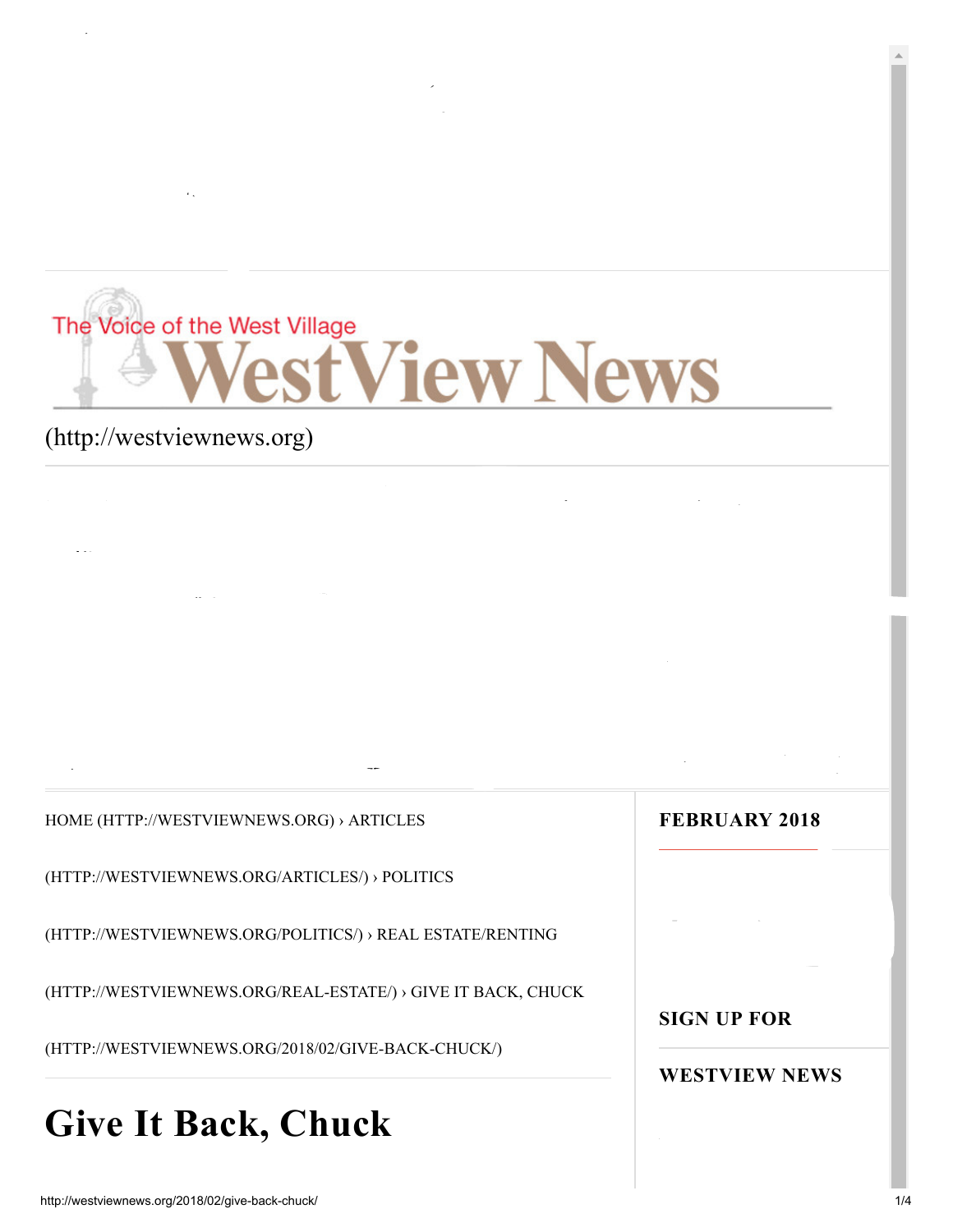2/4/2018 Give It Back, Chuck -

 *February 3, 2018 Articles [\(http://westviewnews.org/articles/\)](http://westviewnews.org/articles/), Politics [\(http://westviewnews.org/politics/\), Real Estate/Renting \(http://westviewnews.org/real-estate/\)](http://westviewnews.org/politics/)*

## *By Cynthia Chaffee and Mary Ann Miller*

On January 18th, a frigid Thursday evening, the senior senator from New York, Chuck Schumer, was feted by the Real Estate Board of New York (REBNY) at a \$1,200 per plate dinner. This all took place at the Midtown Hilton Hotel on 6th Avenue and 53rd Street.

While Chuck was being honored inside, a crowd of about 100 protestors jeered outside. This group, Stop [REBNY Bullies](https://commercialobserver.com/2018/01/labor-vs-lobbyists-a-look-at-the-campaign-to-stop-rebny-bullies/)

(https://commercialobserver.com/2018/01/labor-vslobbyists-a-look-at-the-campaign-to-stop-rebny-

bullies/), was led by Ray Rogers, a well-known union organizer. "He should be out here fighting for workers and the homeless, and the small businesses. That's what Schumer should be doing," Rogers told *LaborPress*. "Instead, he's in there hobnobbing with REBNY—the ones responsible for exacerbating and creating the homeless crisis in this city…"

Why was this group of millionaires and billionaires honoring our senior senator from New York? Could it be for campaign contributions? Could this all-powerful group of developers, which controls all of the real estate development and landlords in the city and state, be trying to buy our senator as they have so many other politicians and landlords?

Speaking of landlords, disgraced and jailed landlord Steve Croman (and his wife Harriet) is also in on the giving, having contributed heavily between the two of them—roughly \$11,000 to the 'FRIENDS OF CHUCK SCHUMER' re-election campaigns of 2002 and 2010.



Science/Nature [\(http://westviewnews.o](http://westviewnews.org/environment/)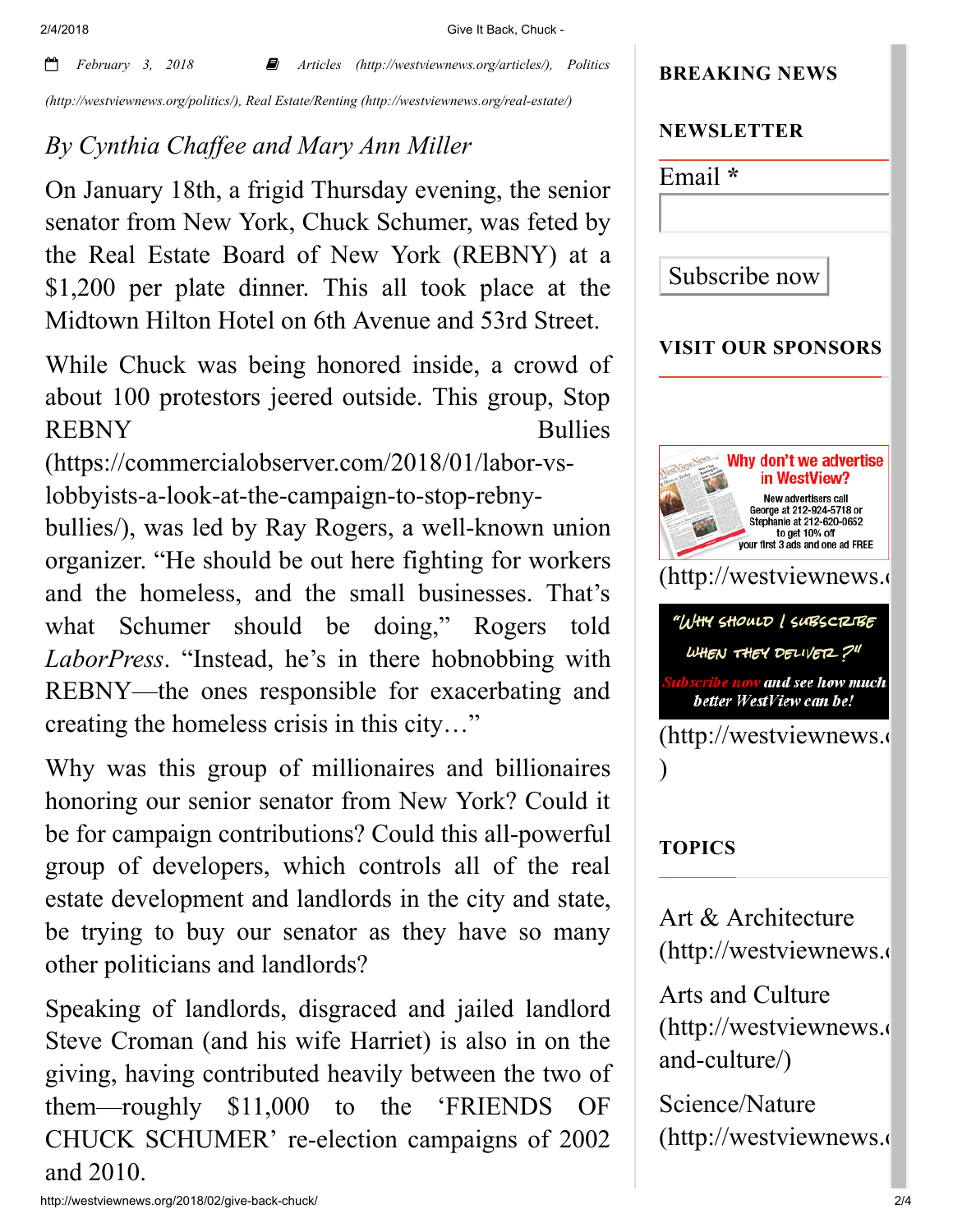2/4/2018 Give It Back, Chuck -

Was Steve Croman calling in political favors? Were these contributions to Chuck Schumer and other politicians an insurance policy to protect Croman from his criminal activities, if and when he got into trouble, which he did? It's something to think about.

Chuck Schumer and Steve Croman are further joined at the hip through Croman's public relations firm, Marathon Strategies, which is owned by Phil Singer, a former senior advisor to Senator Schumer. Get this kind of money out of the election process. The campaign finance laws regarding contributions must be changed.

Governor Andrew Cuomo was embarrassed enough recently to return \$110,000 from Harvey Weinstein, the disgraced movie mogul. Cuomo did not return it directly to Weinstein, but to a group affiliated with the National Organization for Women through #MeToo.

We too call on Chuck Schumer to give the money received from both Steve and Harriet Croman not back to them, but to an organization that helps the homeless. We urge him to do so because of all the people he's made homeless. Schumer could also return the money to a no-kill animal shelter, since most of the pets given up to shelters have ended up there because of landlord evictions. The money that Steve Croman donated to you, Chuck Schumer, is tainted, and was obtained fraudulently from banks; it wasn't his to give. Even worse, Croman stole the money from tenants; it comes from his tenants' blood, sweat, and even their tears.

So you see, Chuck, the money wasn't Croman's to give and this is why we insist and urge you to give it up, Chuck.

Food [\(http://westviewnews.o](http://westviewnews.org/food/) Medical [\(http://westviewnews.o](http://westviewnews.org/medical/) Neighborhood [\(http://westviewnews.o](http://westviewnews.org/neighborhood/) News [\(http://westviewnews.o](http://westviewnews.org/news/) Opinion [\(http://westviewnews.o](http://westviewnews.org/opinion/) People [\(http://westviewnews.o](http://westviewnews.org/people/) **Politics** [\(http://westviewnews.o](http://westviewnews.org/politics/) Real Estate [\(http://westviewnews.o](http://westviewnews.org/real-estate/) estate/)

#### DOWNLOAD

#### WESTVIEW

Download Now: January 2018 WestView News PDF [\(http://westviewnews.o](http://westviewnews.org/wp-content/uploads/2018/01/WVN-JAN18-FINAL.pdf) content/uploads/2018/ JAN18-FINAL.pdf)

#### DONATE